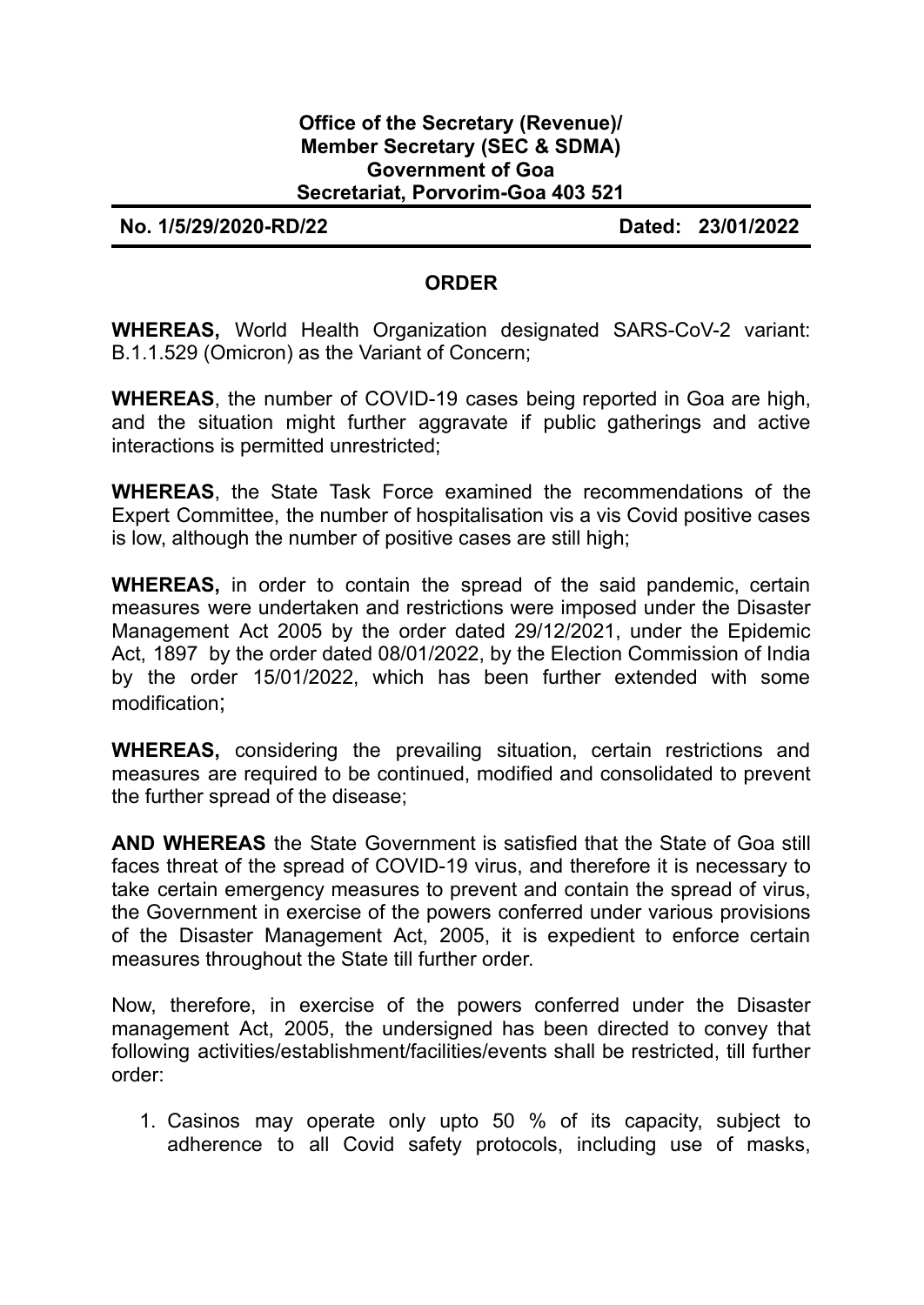sanitisers, thermal screening etc. However, entry shall be permitted for the asymptomatic guests or staff who:

i. are fully vaccinated and possessing a vaccination certificate of both doses of Covid-19 vaccine issued through CoWIN portal, provided 15 days have elapsed since administration of the second dose of such vaccine,

## **OR**

- ii. possess RT-PCR negative reports for the test conducted not prior to 24 hours from the time of entry,
- 2. Cinema hall/river cruises/waterparks /entertainment parks shall not operate beyond 50% of the seating capacity;
- 3. Place of public amusement, including Spa, Massage parlour, restaurant, pub, bar, hall, auditorium, gym, marriage venue, cinema halls, river cruises, waterparks, entertainment parks, to adhere to all Covid safety protocols, including use of masks, sanitisers, thermal screening etc. However, entry shall be permitted for the asymptomatic guests or staff who:
	- i. are fully vaccinated and possessing a vaccination certificate of both doses of Covid-19 vaccine issued through CoWIN portal, provided 15 days have elapsed since administration of the second dose of such vaccine,

**OR**

ii. possess Covid negative test report for the test conducted not prior to 24 hours from the time of entry,

Owner/manager/licensee/organiser of such premises/functions shall be responsible for the enforcement of the above restrictions, including making necessary arrangements for the verification;

- 4. Schools shall be closed for students till 15/02/2022, however teachers to attend schools for conducting online classes;
- 5. Colleges and other institutions of higher educations shall be closed for students till 15/02/2022 except for the conduct of examinations, however teachers to attend schools for conducting online classes;
- 6. The Health department and Directorate of Education/other school authorities shall endeavor to complete vaccination of children from 15 to 18 years of age as soon as possible;
- 7. Public gatherings in case of indoor halls/auditoriums/community halls/mandaps/open spaces etc. shall be restricted to a maximum of 50% of the seating/venue capacity or as per the limit imposed by ECI, whichever is less: